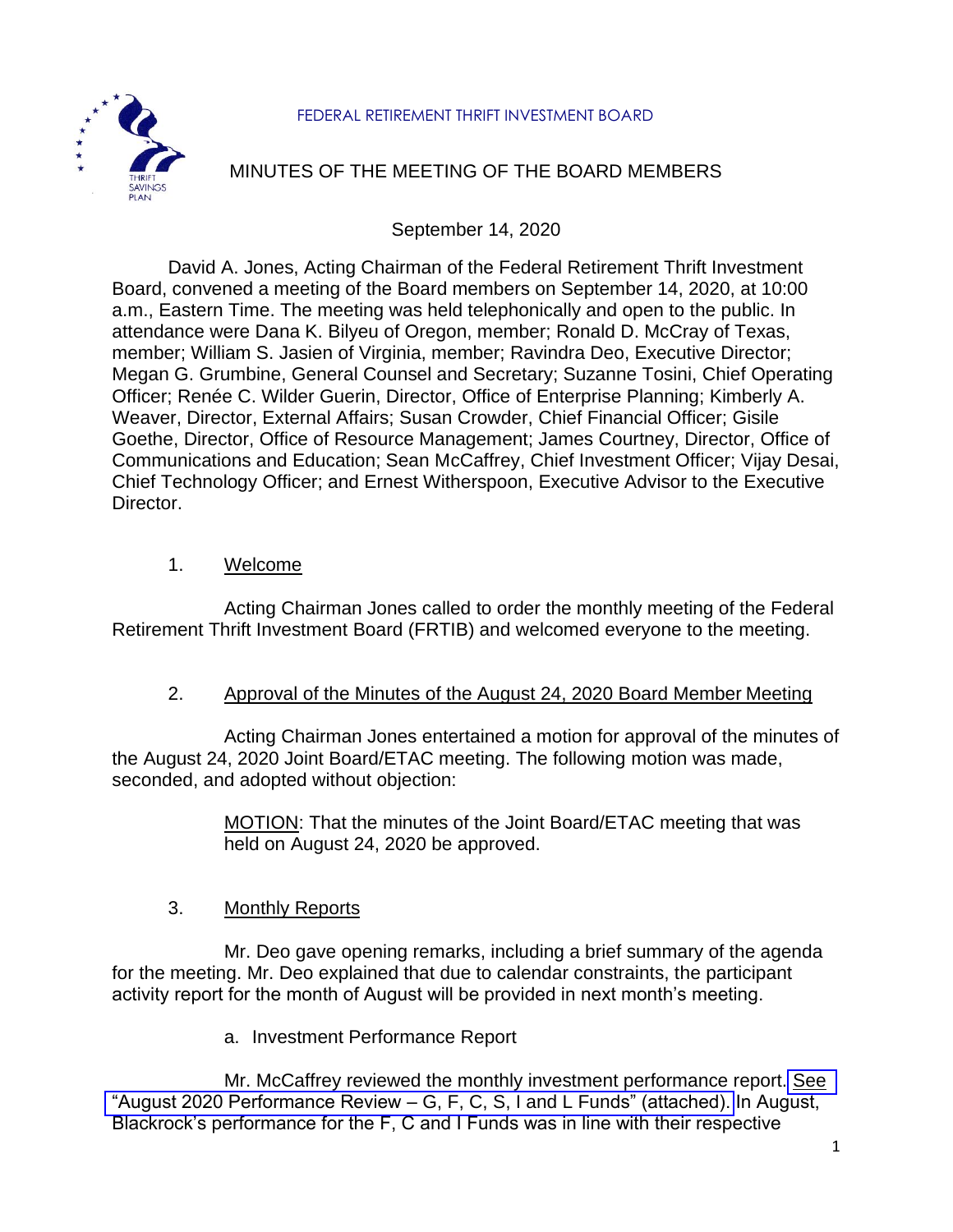benchmarks. Performance for the S Fund exceeded the small mid-cap index by 3 basis points, primarily due to security sampling.

For year to date, the F and C Funds' performance was in line with their respective benchmarks. The S Fund has lagged its benchmark by 17 basis points, primarily due to securities sampling and futures mistracking, and the I Fund has outperformed its benchmark by 33 basis points, primarily as a result of tax advantage and futures mistracking.

Through September 11, C Fund, S Fund, and I Fund have lost 4.5 percent, 6.12 percent, 0.62 percent, respectively, for the month. G Fund is ahead two basis points, and the F Fund has gained 18 basis points.

Interfund transfers were slightly below the median during the month of August with the largest net inflow to the L Funds, possibly due to the introduction of the 5-year L funds.

b. Legislative Report

Ms. Weaver reported that the Board nominees had their confirmation hearing on Wednesday, September 9, and a mark-up is scheduled for Wednesday, September 16. If the Senate Committee approves the nominations, they will be ready for a vote on the Senate floor. In response to Member McCray's question, Ms. Weaver explained there are approximately two and a half legislative weeks remaining prior to the Presidential election, and it is not known whether these nominees will be brought up for vote before the Presidential election.

- 4. Quarterly Reports
	- a. Vendor Risk Management Update

Mr. Deo explained that due to Mr. Ahuja's pending retirement, Ms. Tosini will serve as FRTIB's Chief Risk Officer during the transition and will provide the update on the operational and financial health of nine of FRTIB's key vendors. See ["Quarterly](https://www.frtib.gov/pdf/minutes/2020/Sept/MM-2020Sept-Att2.pdf)  [Vendor Financial Assessment" \(attached\). M](https://www.frtib.gov/pdf/minutes/2020/Sept/MM-2020Sept-Att2.pdf)s. Tosini reported there was no indication that any vendor will be unable to fulfill their contractual obligations to FRTIB.

## 5. CY 2020/2021 Board Meeting Calendar Review

Mr. Deo discussed the remainder of this year's meeting calendar and previewed next year's meeting calendar. See ["2020 Board Meeting Calendar"](https://www.frtib.gov/pdf/minutes/2020/Sept/MM-2020Sept-Att3.pdf) and ["2021 Board Meeting Calendar" \(both attached\). M](https://www.frtib.gov/pdf/minutes/2020/Sept/MM-2020Sept-Att4.pdf)eetings in 2021 will be moved to Tuesdays, from Mondays, to accommodate those Board members who live on the West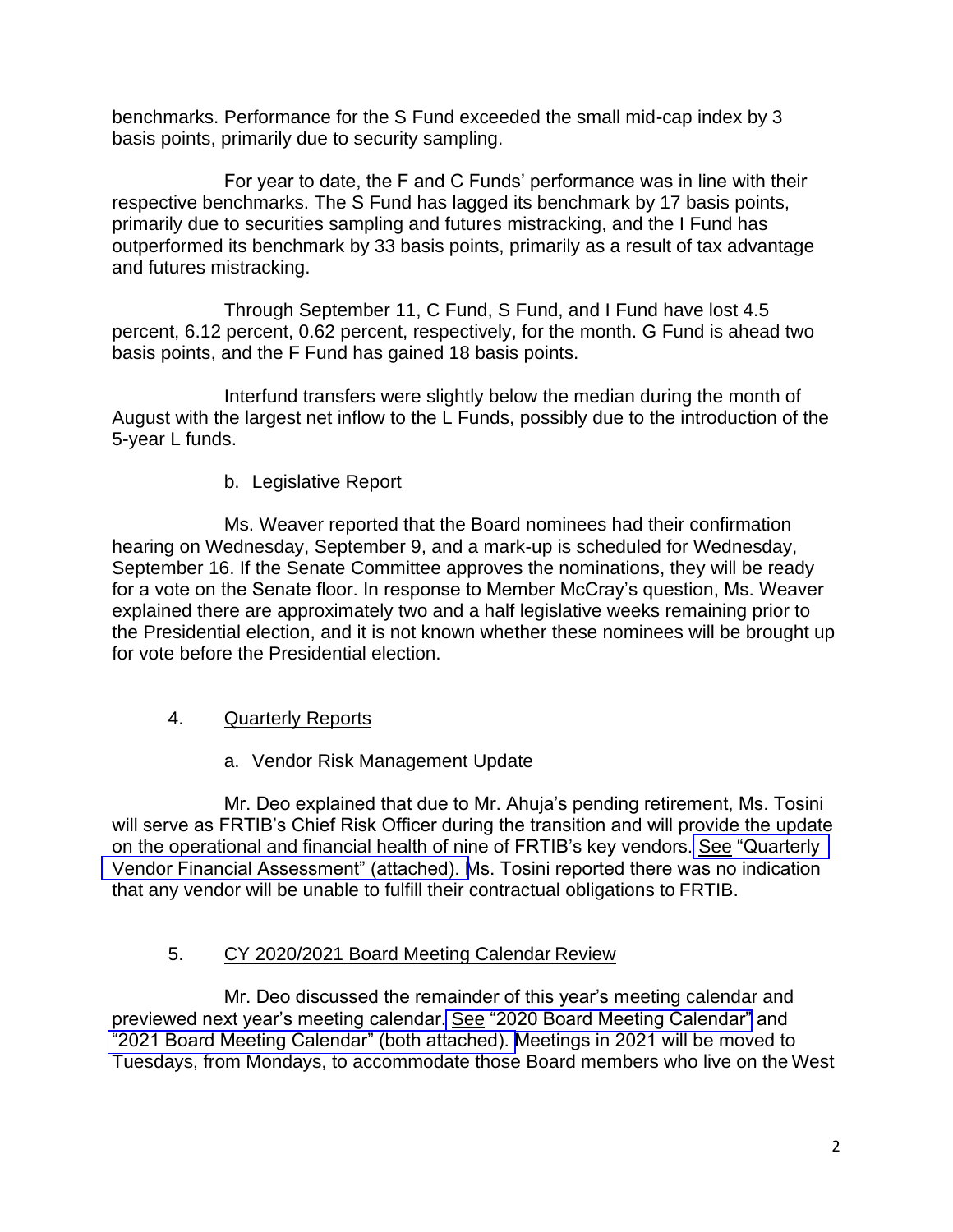Coast. Decisions about whether each of remaining 2020 meetings will be held telephonically will be made by the 30th of the preceding month.

## 6. Fiscal Year 2021 Budget Review and Approval

Ms. Crowder reviewed FRTIB's key activities and operational highlights in 2020. See ["FRTIB Annual Budget Presentation" \(attached\).](https://www.frtib.gov/pdf/minutes/2020/Sept/MM-2020Sept-Att5.pdf) FRTIB handled 119 million contributions totaling 29 billion dollars, handled 550,000 forms and mailed more than 17 million pieces of communication, answered 2.6 million calls and managed average assets of 640 billion dollars for six million participants. In FY 2020, FRTIB implemented two-factor authentication, launched the five-year L Funds, implemented SECURE Act and CARES Act provisions, launched a new TSP website and on October 1, 2020, will launch the five percent auto enrollment. In addition, FRTIB improved its overall FISMA maturity and, as of the end of August, successfully closed 112 audit recommendations.

Mr. Deo presented the FY 2021 proposal and requested 498.4 million dollars for FY 2021, an increase from FY 2020's 385.6 million dollars, primarily due to the recordkeeping services acquisition (RKSA) procurement. RKSA will take between 18 and 24 months for transition, and during that time, FRTIB will fund the transition to the new recordkeeper while also continuing to fund the operations of the TSP.

In addition to RKSA, FRTIB will be modernizing and integrating its internal financial systems while also moving to a managed security service and improving IT infrastructure. FRTIB is also procuring and implementing an integrated risk management tool and expanding the role-based training program. Further, the FISMA audit is underway, and Mr. Deo anticipated reporting in coming months the Agency's FISMA scores and improved vulnerability management posture. FRTIB will continue to focus on audit remediation with expanding the assessment of key controls, conducting ongoing risk mitigation activities, and continuing to enhance FRTIB's FISMA maturity.

Mr. Deo then presented a five-year budget projection. The FY 2021 budget presentation differs from past years' budget presentations, which would only show a two-year budget projection, due to the RKSA transition. While there are increases in FY 2021 and FY 2022 budgets when compared to past years, once the transition is complete, the budget is expected to fall in FY 2023, FY 2024 and FY 2025. Similarly, participant expenses climb in FY 2021 and FY 2022 to 7.6 and 7.0 basis points, respectively, and after RKSA transition, it is expected that participant expenses will be lower than FY 2020's expense ratio.

Acting Chairman Jones complimented Mr. Deo, Ms. Crowder and their team for consistent accuracy of the budget process. He explained that the Board was prepared for the increased budget request for FY 2021 due to the many discussions with the Board over the last couple of years. Member Bilyeu reiterated Acting Chairman Jones' comments and stated that she understood the increase caused by running two systems concurrently until the transition is complete. Member McCray noted the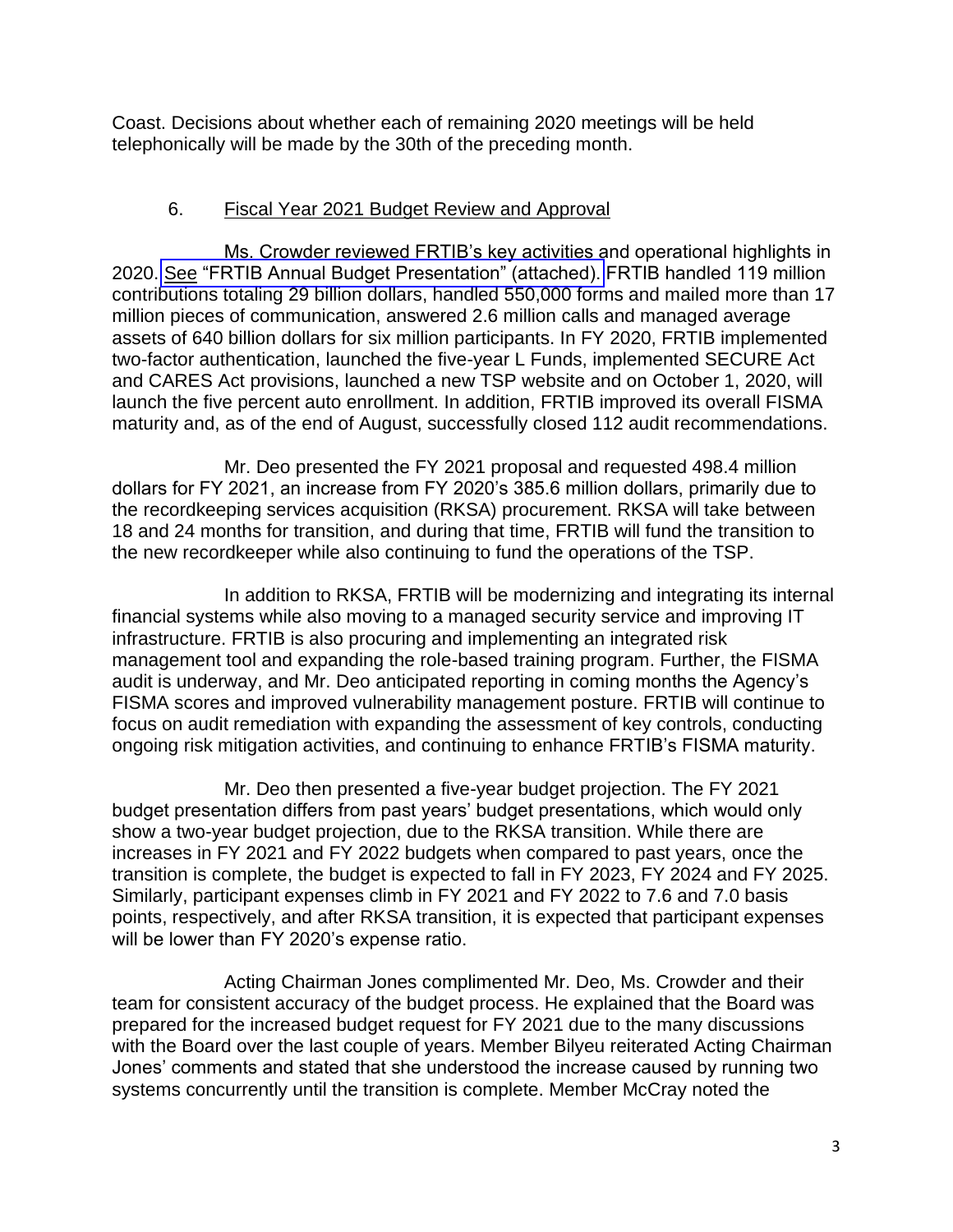significant payback that participants will receive due to increased services and efficiencies.

Acting Chairman Jones entertained a motion for approval of the FY 2021 Budget. The following motion was made, seconded, and adopted without objection:

MOTION: That the FY 2021 Budget be approved.

# 7. External Audit Update

Brack Boone, Office of Enterprise Risk Management, delivered an update on two recently completed external audits, the annuity operations audit and the insider threat controls audit. See "Audit Status – [September 2020" \(attached\).](https://www.frtib.gov/pdf/minutes/2020/Sept/MM-2020Sept-Att6.pdf) KPMG found no instances of noncompliance relating to the annuity operations. Regarding the insider threat controls audit, KPMG determined that FRTIB did not implement controls to prevent and detect insider threats. KPMG issued no new recommendations, and five older audit recommendations remain open. FRTIB is in the process of working on those open recommendations.

# 8. Internal Audit Update

Barbara Holmes, the Chief Audit Executive, delivered the update on internal audit activities. See ["Internal Audit Update" \(attached\).](https://www.frtib.gov/pdf/minutes/2020/Sept/MM-2020Sept-Att10.pdf) FRTIB has completed the budget process audit and the government purchase card audit. The special processing unit audit is in progress, and the contractor onboarding and offboarding audit is currently being scoped. The annual 2020 FISMA audit is also underway.

The government purchase card audit yielded two medium risk findings, one of which related to current practices not aligning with documented procedures and the other relating to the government purchase card log. Both findings will involve a corrective action plan and will be tracked. The audit also yielded a low risk finding relating to tax exemption status. As a low risk finding, the risk was accepted without remediation and will not be tracked.

Other audit activities include independent validation and verification of 18 OTS remediation packages. Two are rated high, and 16 are rated medium. Eight have been reviewed and closed, three are almost closed and the remainder are in progress. In response to Member Bilyeu's question, Ms. Holmes reported the two high risk rated remediations remain in progress.

Ms. Holmes concluded by discussing the status of all internal audit findings. Acting Chairman Jones encouraged Ms. Holmes to contact him if necessary to discuss any concerns.